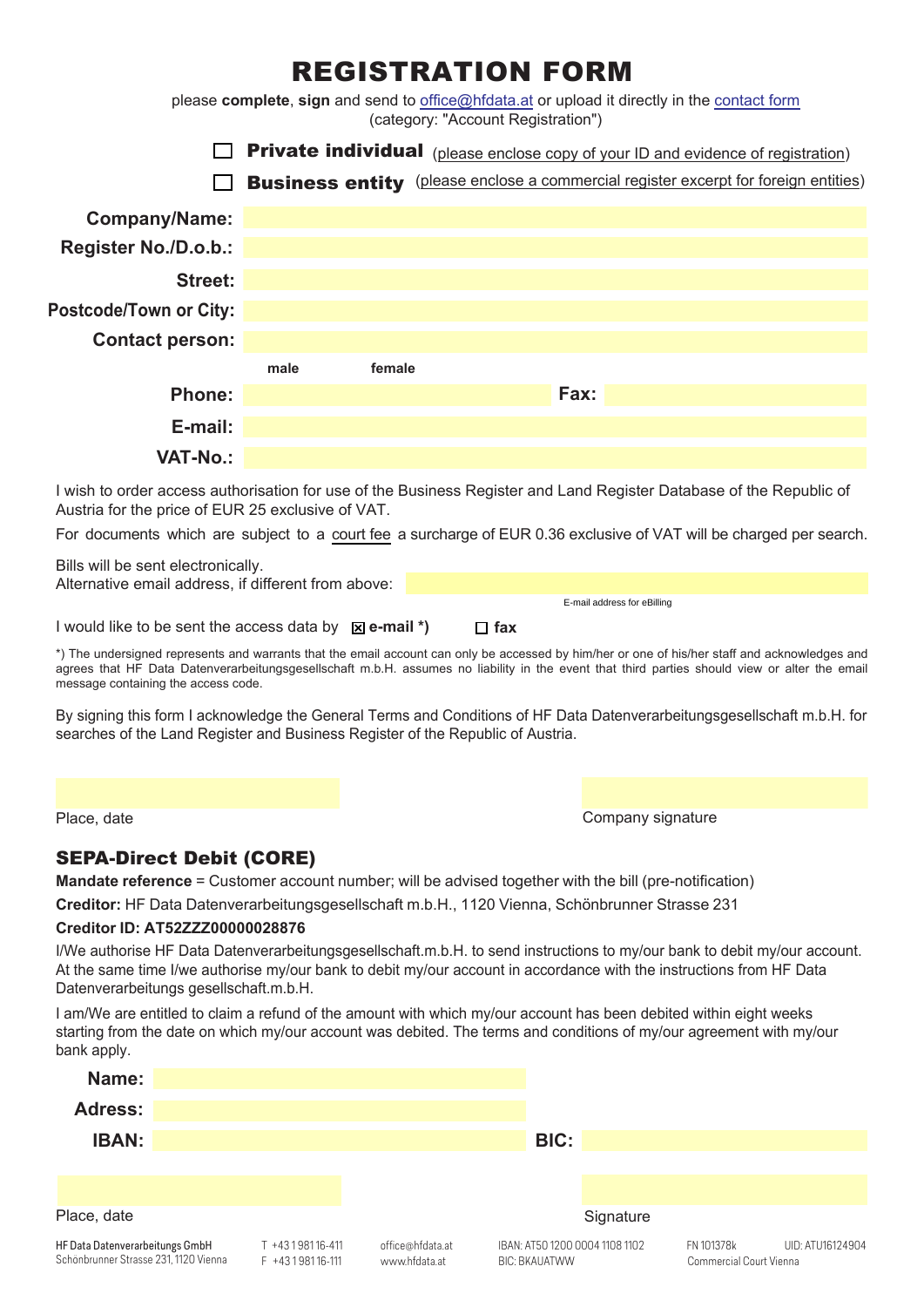# General Terms and Conditions of **HF Data Datenverarbeitungsgesellschaft m .b. H.**

These General Terms and Conditions (hereinafter "GTC") shall apply to all current and future services which are rendered vis-à-vis the contracting party (hereinafter "Customer") by HF Data Datenverarbeitungsgesellschaft m. b. H., FN [Business Register Number] 101378 k, Commercial Court Vienna (hereinafter also referred to as "HF Data"). General terms and conditions of the Customer which differ from HF Data's GTC shall not apply.

#### **1. APPLICABILITY**

1.1. These GTC shall apply to the work of HF Data as a clearing office of the Republic of Austria for data of the Business Register and the Real Property Database and for data of the Central Trade Register and of the Central Register of Residents (hereinafter the "Data").

1.2. As a clearing office HF Data is in charge of transportation of Data from the Federal Computing Centre to the Customer and collection of the fee levied by the Republic of Austria according to the regulations on fees as amended from time to time.

1.3. The remuneration that is charged in accordance with the price lists in addition to the fee defined in paragraph 1.2. shall be payable for the work of HF Data as a clearing office. Provision of hardware and software and advisory services of HF Data shall be invoiced separately subject to agreements to be concluded. In the case of update queries and special queries the fee and the remuneration of the clearing office shall be agreed and fixed separately.

1.4. A contractual relationship between HF Data and a Customer shall be deemed concluded as soon as HF Data advises the access data to the Customer via e-mail, fax or registered letter after receipt of the registration form.

#### **2. TERM OF THE CONTRACT**

2.1. Unless otherwise provided, all contracts shall be concluded for an indefinite period of time. The contractual relationship may be terminated by HF Data and by the Customer as of the last day of every month by giving two months' notice. The date of receipt by HF Data shall be decisive; notice of termination shall be given in writing by fax, e-mail or letter.

2.2. HF Data shall be entitled to interrupt provision of services to a Customer immediately and without notice if the Customer seriously violates a contractual duty or if there are technical disturbances caused by the Customer, until repair of the same, or if there is a well-founded suspicion that activities originate from the Customer's connection network which are dangerous for either the security or the operation of HF Data or other computers.

2.3. HF Data shall be entitled to terminate the contract with immediate effect if

- a situation as described in paragraph 2.2. exists;

- insolvency proceedings are opened over the contracting party's assets or if a petition for opening of insolvency proceedings is dismissed for lack of sufficient assets;

- the Customer is still in default of his payment obligation fourteen days after a reminder.

2.4. HF Data shall resume provision of its services in the case of an interruption as defined in paragraph 2.2. as soon as the reasons for interruption have ceased and the Customer has reimbursed the costs of disconnection and reconnection. Interruption of provision of services as defined in paragraph 2.2. shall not release the Customer from his obligation to pay remuneration.

#### **3. PRICES AND PAYMENT**

3.1. The prices include no VAT; VAT shall be invoiced separately in the amount applicable to the service according to statutory provisions at the time it is provided. The prices stated by HF Data shall not include line charges up to the access point of HF Data. The records of HF Data shall be the basis for calculation of the services consumed. Invoices shall be issued according to volume of queries not later than by the end of the year.

3.2. All invoiced payments shall be due without deduction fourteen days after issuance of the invoice.

3.3. If the agreed remuneration is not received in the account stated on the invoice despite a reminder and granting of a grace period of fourteen days, HF Data may withhold its service and, in particular, as defined in paragraph 2.2., disable access without notice until receipt of payment. Disabling of access shall have no influence on the payment obligation for service periods that have not been terminated.

3.4. In the case of a delay in payment HF Data shall be entitled to charge default interest of 8% above the discount rate published by the Austrian Central Bank [*OeNB*]. The Customer shall be obliged to pay all necessary and expedient costs of lawyers' collection measures caused by him.

3.5. Any acquisition of a right by the Customer shall be subject to the condition precedent of fulfilment of his contractual duties.

3.6. Payments shall be set off against the oldest account receivable. A set-off against claims of HF Data shall not be permitted, save for a set-off against claims that have been ascertained by a court in a non-appealable manner or that have been recognised. The Customer shall not be entitled to withhold his payments on the ground of non-performance.

3.7. The Customer acknowledges that HF Data has no influence on the amount of the query fee prescribed by the Republic of Austria. An increase in the query fee will result in an increase in the remuneration for the work as a clearing office of the same extent.

3.8. The Customer's failure to have an ordered system installed despite having been granted a grace period shall constitute default in acceptance. HF Data shall be entitled to claim from the Customer the agreed remuneration and reimbursement of expenses for services already rendered from the date of notice of readiness for installation advised to the Customer.

The Customer shall bear all bank charges related to payment of invoices of HF Data. If the bank of a Customer should invoice charges to HF Data, such charges shall be fully invoiced to the Customer.

#### **4. WARRANTY AND LIABILITY**

4.1. Prior to conclusion of the contract the Customer has sufficiently informed himself about the functioning of services of HF Data and confirms that he knows the scope of services in detail. Specifications of the Customer shall be made in writing.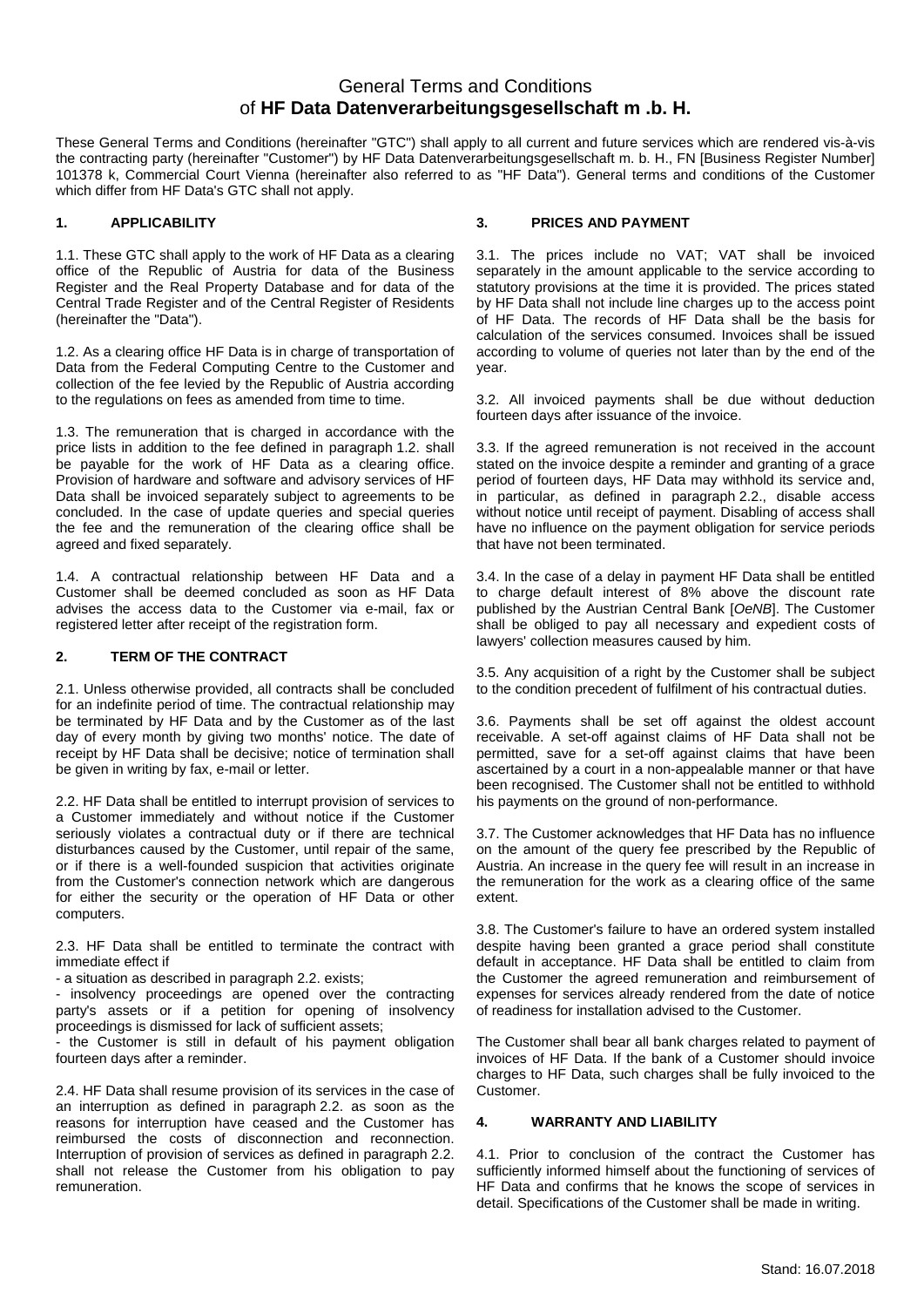4.2. HF Data shall render the services in accordance with the general state of the art. Due to the circumstances of the internet no guarantees of availability and/or quantitative transmission guarantees can be given. HF Data shall timely notify the Customer of interruptions or material restrictions to the extent that the same are necessary for maintenance, carrying out of work that is material to operation, for improvement of a network or service or for preventing disturbances. Such notices shall, however, only be given if the interruption concerns peak operating hours (Monday to Friday 8:00 a.m. to 6:00 p.m.).

4.3. HF Data shall make available Data as it was made available by the Federal Computing Centre. HF Data shall assume no warranty or liability for accuracy or completeness of the transmitted Data.

4.4. Furthermore, HF Data shall be liable for claims which result from use of HF Data's services as a clearing office in the case of disturbances in data transmission, if any (mutilation of data, omissions) only if it is proved that the disturbance took place in the course of data transport effected by HF Data and if a person for whom HF Data is responsible has caused the disturbance at least due to gross negligence.

4.5. If, for whatsoever reason, HF Data is subject to a warranty obligation,

- HF Data shall fulfil such obligation by external access to the Customer's system, if possible;

- HF Data's warranty obligation shall be limited to defects which are reproducible.3

4.6. For the following damage any damages shall be excluded: - loss of goodwill or business relationship;

 - loss of data unless data backup is an express content of the agreed service;

- damage caused by delays;

- loss of production, lost profit, purely pecuniary damage;

 - consequential damage and damage due to claims of third parties.

#### **5. DATA PROTECTION AND USE OF DATA**

5.1. HF Data shall store and/or use master data and communication data subject to the relevant statutory provisions, in particular Sections 92, 96 and 97 of the Austrian<br>Telecommunications Act [Telekommunikationsgesetz]. Telecommunications Act [*Telekommunikationsgesetz*]. Furthermore, communication data may be used for repair of technical defects and for protection of its own and third-party computers to the necessary extent.

5.2. HF Data will store and process the personal data of the customer (in particular name, company, address and e-mail address) as well as the data required for purposes of billing and usage management (in particular the amount of queries, the inquiring body and the like). The purpose for processing the data is providing the contractual services, invoicing and accounting. In accordance with GDPR Art 6 (1) b, processing is necessary for the fulfillment of a contract to which the data subject is a party.

HF Data will take all technically possible and reasonable precautions to protect the stored data. Compass complies with the regulations of the Austrian Data Protection Act and the European General Data Protection Regulation. In addition, Directive 2003/98/EG on the re-use of public sector information and the Austrian Information Reutilisation Act (Informationsweiterverwendungsgesetz) apply to the processing of publicly available official information.

5.3. Until further notice the Customer shall permit HF Data to include his name in a list of references which may be published on HF Data's website.

5.4. The Customer shall be subject to Austrian law. If the Customer violates statutory provisions (in particular the Austrian Copyright Act [*Urheberrechtsgesetz*] or the Austrian Data Protection Act [*Datenschutzgesetz*], the Customer shall be obliged to fully indemnify and hold harmless HF Data from and against any impending or occurring damage, which shall also include all costs of legal defence and pursuit of rights. The Customer's responsibility shall be independent of fault/absolute; the Customer shall be liable also for third parties whom he grants access to his activities via his connection. HF Data shall be entitled to report violations of laws to the Republic of Austria.

5.5. Moreover, until further notice the Customer agrees to receive advertising and information on products and services of HF Data via e-mail.

5.6. HF Data shall store the data retrieved by the Customer in such a way that the Customer may be transmitted the set of data again within a period of at least 24 hours and not more than fourteen (14) calendar days in the case of unplanned interruptions of the connection. There are no additional duties concerning the saving of retrieved data.

#### **6. DUTIES OF THE CUSTOMER**

6.1. The Customer shall be responsible for a connection to the internet and for the query software; HF Data will be pleased to offer relevant services upon request.

6.2. The Customer shall support HF Data in the performance of the contract to the necessary extent and shall make available the necessary infrastructure, such as suitable contact persons, hardware and software configuration, official permits and necessary connections.

6.3. The Customer shall grant HF Data technologically easy access to hardware and software. To the extent possible, e-mail shall be used for communication between the Customer and HF Data.

6.4. The Customer shall take reasonable precautions in the event that the software and hardware does not work properly in full or in part. In particular, the Customer shall make daily data backups if the current status of his data so requires.

6.5. The Customer shall be obliged to refrain from making available his access to HF Data and the related services as well as from passing on retrieved excerpts to third parties; any violation of this duty shall in any case be considered a material violation of the contract as defined in clause 2.2. All passwords assigned by HF Data shall be kept secret and a request for a change shall be made without delay if it may be presumed that unauthorised third parties have obtained knowledge thereof. The Customer shall be liable for damage resulting from insufficient keeping secret of passwords or passing them on to third parties by the Customer. Any suspicion of unauthorised use of the Customer's access by third parties must be notified to HF Data immediately.

6.6. The Customer shall notify changes of his name or business name as well as any change of his address and the type of his business entity/legal form and his Business Register Number to HF Data immediately, but not later than within one month of the change. If the Customer fails to notify such changes and if for that reason he does not receive legally relevant declarations of HF Data sent to the address most recently advised by him, in particular invoices, reminders or notices of termination, such declarations of HF Data shall be considered received nonetheless.

6.7. The Customer shall not be permitted to entice away staff members from HF Data.